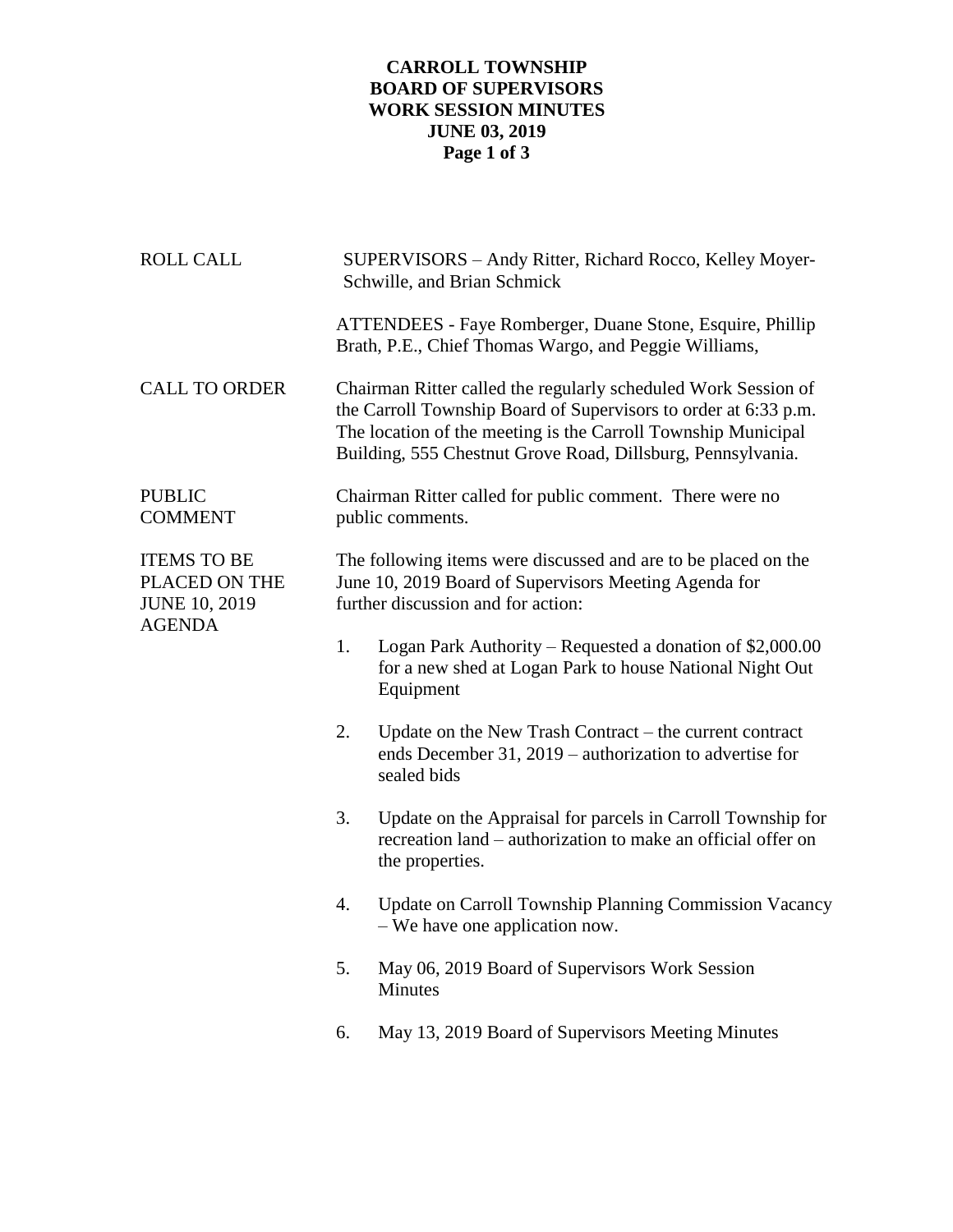## **CARROLL TOWNSHIP BOARD OF SUPERVISORS WORK SESSION MINUTES JUNE 03, 2019 Page 2 of 3**

WORK SESSION

- ITEMS DISCUSSED 1. Cohen Law Group Guide for Local Regulation of Wireless AND REMOVED Facilities in the Wake of the FCC's Recent Third Report and FROM THE AGENDA Order January 25, 2019 – Is the Township interested in Cohen Law Group Proposal – Solicitor Stone stated that Attorney Linsenbach would able to write the Local Regulation of Wireless Facilities and be able to do this for \$4,000.00. The Board told Solicitor Stone to go ahead and have Attorney Linsenbach draft the regulations and remove this item from future Agendas.
- ITEMS TO BE 1. Update Police Contracts for Dillsburg Borough, PLACED ON THE Franklintown Borough, and Monaghan Township. The JULY 01, 2019 current contracts end December 31, 2019.
- AGENDA 2. Letter from Karissa Murdock 101 Maple Street requesting public sewer hookup. Phillip Brath, Township Engineer, is to talk to Gary Morrow, Township Sewage Enforcement Officer, to see if there are any problems in this area.
	- 3. Update on Chestnut Hollow detention pond repairs Results of the sealed bids. Phillip Brath, Township Engineer, stated that we are going to advertise for sealed bids for this project. It will be advertised in the Dillsburg Banner on Thursday, June 06, 2019 and Thursday, June 13, 2019 to be opened on June 28, 2019. It was also put on Penn Bid website for bids.
	- 4. Resolution 2019-11 A Resolution of the Board of Supervisors of Carroll Township, York County, Pennsylvania designating primary fire providers.
	- 5. U.S. Rt. 15 and Golf Course Road Safety Concerns and the installation of Flashing Warning Lights, and Speed Detector Machine to show your speed before Golf Course Road. Phillip Brath, Township Engineer, stated that he has talked to Will Clark at York County Planning Commission. Mr. Clark is willing to talk to the Township concerning this matter. A meeting was setup for Friday, June 21, 2019. Supervisor Schmick asked the Board to also look at Mountain Road Traffic Signal. He feels that left hand turns must be addressed at this light.